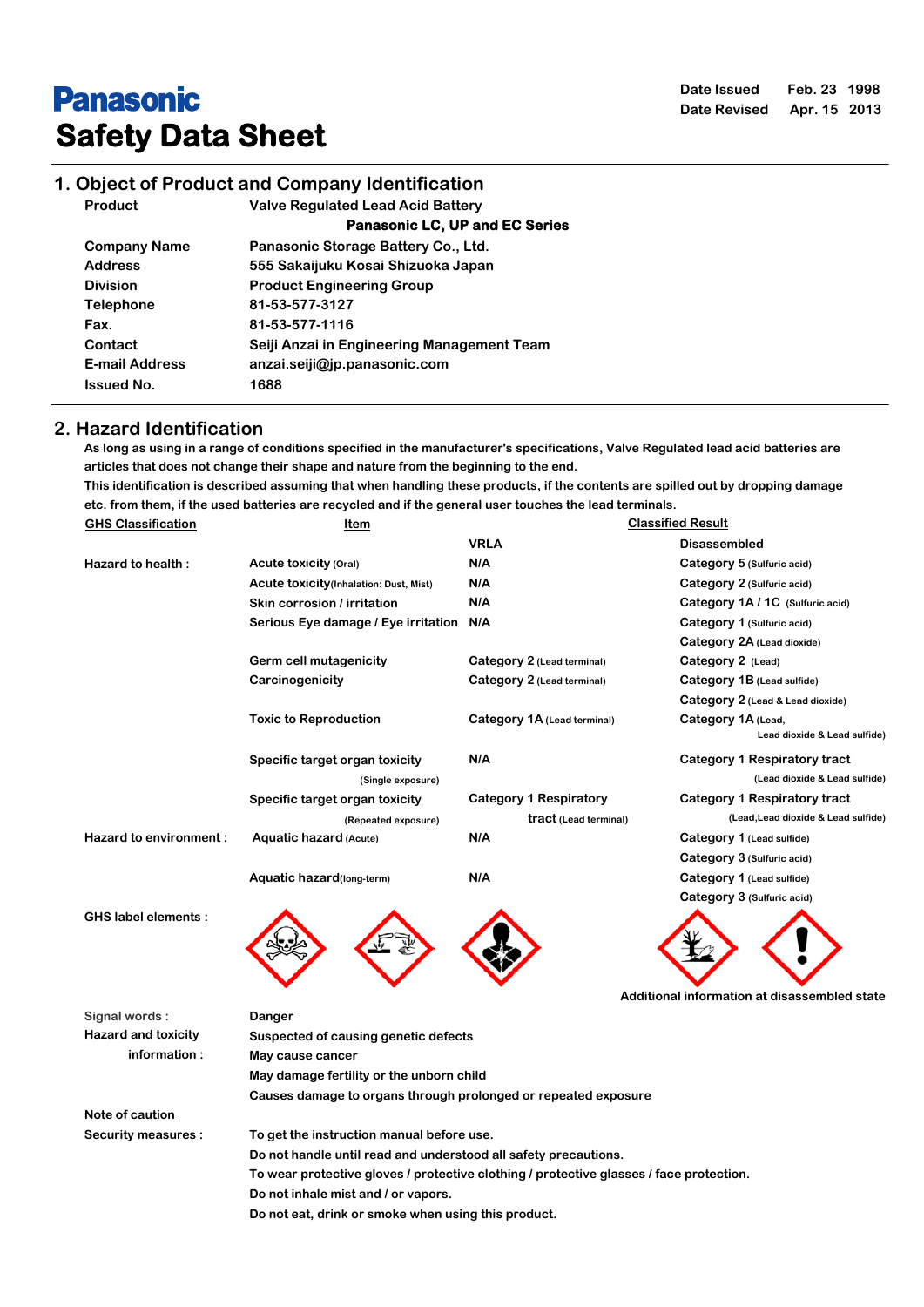|                      | Concerning about the exposure or exposure, get medical advice or attention.                                    |
|----------------------|----------------------------------------------------------------------------------------------------------------|
|                      | When I feel bad, obtain medical advice/attention.                                                              |
|                      | Keep away from ignition sources such as heat, sparks, open flames and high temperature things.                 |
|                      | Non smoking.                                                                                                   |
|                      | Do not spark or short with tools or the like.                                                                  |
|                      | Charge batteries in a place where is well-ventilated.                                                          |
|                      | After handling, wash hands thoroughly, rinse your mouth well.                                                  |
| First aid measures : | If the electrolyte (dilute sulfuric acid) should come in contact with your eyes, flush eyes immediately        |
|                      | with plenty of clear water for at least 15 minutes then to get medical advice or attention of ophthalmologist. |
|                      | If the electrolyte (dilute sulfuric acid) is attached to the skin, to rinse immediately with plenty of         |
|                      | water then wash thoroughly with soap.                                                                          |
|                      | If swallowed electrolyte (dilute sulfuric acid), wash your mouth with plenty of water immediately then         |
|                      | to drink plenty of water and obtain medical advice or attention.                                               |
|                      | Do not induce vomiting when swallowed. In addition, not perform any action, such as neutralization             |
|                      | process.                                                                                                       |
|                      | If the electrolyte (diluted sulfuric acid) is attached to the garment, it took off all contaminated            |
|                      | clothing immediately. Before reuse the clothing to wash them without fail.                                     |
|                      | Recovering the spilled material.                                                                               |
| Storage:             | Keep locked up.                                                                                                |
|                      | To store where free from to receive high temperature, high humidity, Douro, direct sunlight and / or           |
|                      | a place that is not potentially hazardous gases, droplets, dust generation and ingression or submerged.        |
|                      | Store in a place where there is no fire.                                                                       |
| Disposal:            | Be recycled by the laws or regulations of each country.                                                        |
|                      |                                                                                                                |

## **3. Composition / Information on Ingredient**

| <b>Hazards Ingredients</b> |
|----------------------------|
|                            |

| <b>Specific Chemical Identity</b> | $%$ by Wt. | <b>Chemical Symbol</b> | CAS No.   |
|-----------------------------------|------------|------------------------|-----------|
| Lead                              |            | <b>Pb</b>              | 7439-92-1 |
| <b>Lead Dioxide</b>               | $55 - 85$  | PbO <sub>2</sub>       | 1309-60-0 |
| Lead Sulfide                      |            | PbSO <sub>A</sub>      | 7446-14-2 |
| <b>Sulfuric Acid</b>              | $10 - 30$  | $H_2SO_4 + H_2O$       | 7664-93-9 |

## **4. First Aids Measures**

| Inhalation:          |                                                                                                                                                                                 |
|----------------------|---------------------------------------------------------------------------------------------------------------------------------------------------------------------------------|
| <b>Sulfuric Acid</b> | To wrap in a blanket the patient immediately, when the inhalation of sulfuric acid mist or vapor,                                                                               |
|                      | then transfer from the inhaled location to a place where fresh air can be obtained.                                                                                             |
|                      | To get medical advice / attention immediately.                                                                                                                                  |
| Skin:                |                                                                                                                                                                                 |
| <b>Sulfuric Acid</b> | If this liquid is attached to the skin, wash immediately with plenty of water then wash thoroughly<br>with soap.                                                                |
|                      | The parts where liquid is attached take off such clothing, shoes and socks, then keep away them.                                                                                |
|                      | The body parts of contact with the liquid is washed water continuously, then rapped in a sterile<br>dressing (not be used for burn dressings).                                  |
| Lead                 | The parts where liquid is attached take off such clothing, shoes and socks, then keep away them.                                                                                |
|                      | The body parts in contact with this substance is rinsed with water continuously.                                                                                                |
| Eye :                |                                                                                                                                                                                 |
| <b>Sulfuric Acid</b> | Immediately rinse with plenty of clear water for at least 15 minutes with thumb and forefinger                                                                                  |
|                      | and spread the eyelids, at the same time, the eyes move in all directions.                                                                                                      |
|                      | If eye irritation persists, obtain medical advice and treatment.                                                                                                                |
| Lead                 | Immediately rinse with plenty of clear water for at least 10-15 minutes with thumb and forefinger<br>and spread the eyelids, at the same time, the eyes move in all directions. |
| Ingestion:           |                                                                                                                                                                                 |
| <b>Sulfuric Acid</b> | If swallowed this liquid, wash your mouth with plenty of water immediately then to drink plenty of<br>water and obtain medical advice or attention.                             |
|                      | Do not induce vomiting when swallowed. In addition, not perform any action, such as neutralizatio<br>process.                                                                   |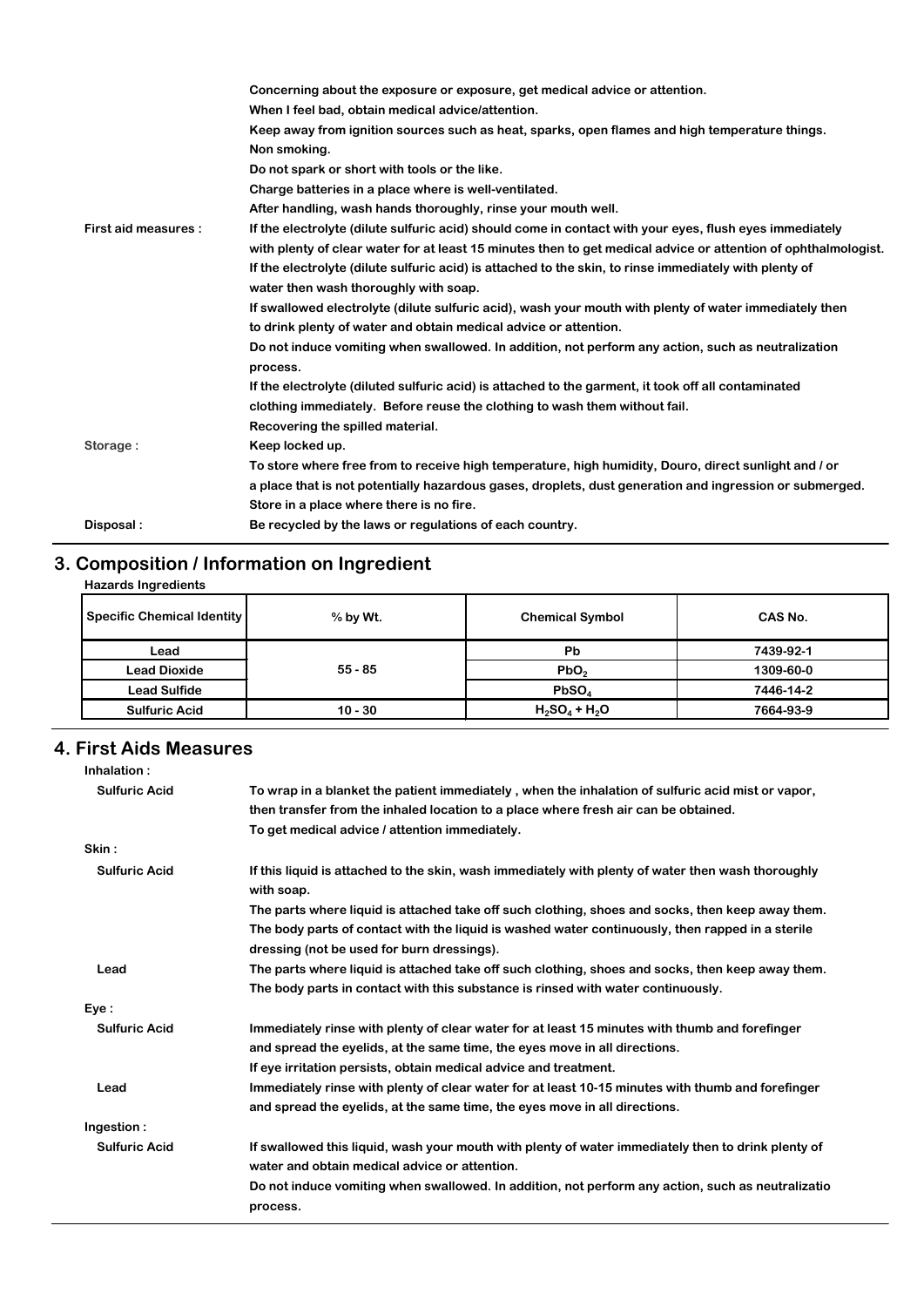## **5. Fire and Explosion Hazard Data**

| <b>Extinguishing media:</b> | Small fire : Foam halogen and/or noninflammable gas fire extinguisher                                                       |  |  |
|-----------------------------|-----------------------------------------------------------------------------------------------------------------------------|--|--|
|                             | Big fire : Large quantities of sprinkled and/or atomized water. (In this case to prevent                                    |  |  |
|                             | environmental damage, flush water has to treat appropriately.)                                                              |  |  |
| Particular hazards:         | Irritate, corrosive and/or toxicity gases may break out from the burning battery.                                           |  |  |
| <b>Proper fire fighting</b> | If possible, turn off their power first when batteries are on charge or remove ignition sourc and                           |  |  |
|                             | remove batteries from the fire place.                                                                                       |  |  |
|                             | Extinguish out the fire from where well air flow and windward.                                                              |  |  |
|                             | Extinction water has to treat appropriately for preventing environmental damage.                                            |  |  |
|                             | Cool down enough the burnt batteries with plenty amount of water.                                                           |  |  |
|                             | Try to put out fire in early stage. In this case to use protectors written below.                                           |  |  |
|                             | Protection for fire-fighter: Use positive pressure, self-contained breathing apparatus and wear acid-resistant face shield, |  |  |
|                             | gloves and boots in fighting fire.                                                                                          |  |  |

### **6. Accidental Release Measures**

| <b>Spillage of Electrolyte (Sulfuric Acid)</b> |                                                                                                    |  |
|------------------------------------------------|----------------------------------------------------------------------------------------------------|--|
| Human body                                     | Do not touch the spilled electrolyte, and walk around the spillage place.                          |  |
|                                                | Keep out outsiders from the spillage place.                                                        |  |
| Environment                                    | Spilled electrolyte has to treat appropriately for preventing environmental damage, such as        |  |
|                                                | direct out flowing of the spilled electrolyte into the river, drain, etc                           |  |
| <b>Neutralization</b>                          | Neutralize spilled electrolyte with sodium bicarbonate, lime, etc. and flush with large quantities |  |
|                                                | of water. In this case to use protectors properly.                                                 |  |
|                                                |                                                                                                    |  |

## **7. Handling and Storage**

| Handling       | Keep away from fire and sparks.                                                  |
|----------------|----------------------------------------------------------------------------------|
|                | Handle with care and keep away from shock, upset, etc                            |
|                | Do not short-circuit both battery terminals.                                     |
|                | Charge Lead Acid starter battery in well ventilated areas.                       |
| <b>Storage</b> | Store Lead Acid starter battery in cool and dry areas.                           |
|                | Batteries should also be stored under protection against rain, dew and sunlight. |
|                | Keep away from fire, dust source, harmful gas and immersion.                     |

#### **8. Exposure Controls / Personal Protection**

**Not applicable for Valve Regulated Lead Acid battery.**

## **9. Physical & Chemical Properties**

**Not applicable for Valve Regulated Lead Acid battery.**

|                          | Electrolyte (Sulfuric Acid) | Lead                        |
|--------------------------|-----------------------------|-----------------------------|
| Appearance               | Clear                       | <b>Silvery solid</b>        |
| <b>Specific Gravity</b>  | $1.280 - 1.380(38 - 48%)$   | 11.3                        |
| <b>Boiling Point</b>     | 112 deg.C (38 %)            | 1740 deg.C                  |
| <b>Melting Point</b>     | -40 deg.C or below          | 327 deg.C                   |
| <b>Solidifying Point</b> | $-56.4$ deg.C (34.6 %)      | $\overline{\phantom{a}}$    |
| <b>Vapor Pressure</b>    | 3.17 kPa (30 %)             | $0.1$ Pa or less (25 deg.C) |

## **10. Stability and Reactivity**

| Stability:  | Dilute sulfuric acid: When rapidly in contact with water, large amount of heat generation           |  |  |
|-------------|-----------------------------------------------------------------------------------------------------|--|--|
|             | may be scattered acid                                                                               |  |  |
| Reactivity: | Dilute sulfuric acid: The concentration, the temperature and type of metal, sulfuric acid           |  |  |
|             | the produces $H_2O$ , $H_2S$ , $SO_2$ , S and a sulfide or sulfate of metal.                        |  |  |
|             | To generate hydrogen by reacting with the metal ionization tendency larger than hydrogen.           |  |  |
|             | Lead: May react with acids and strong acids.                                                        |  |  |
|             | decomposition products : $H_2S$ , $S_0$ , Cause very harmful gas by heating and chemical reactions. |  |  |